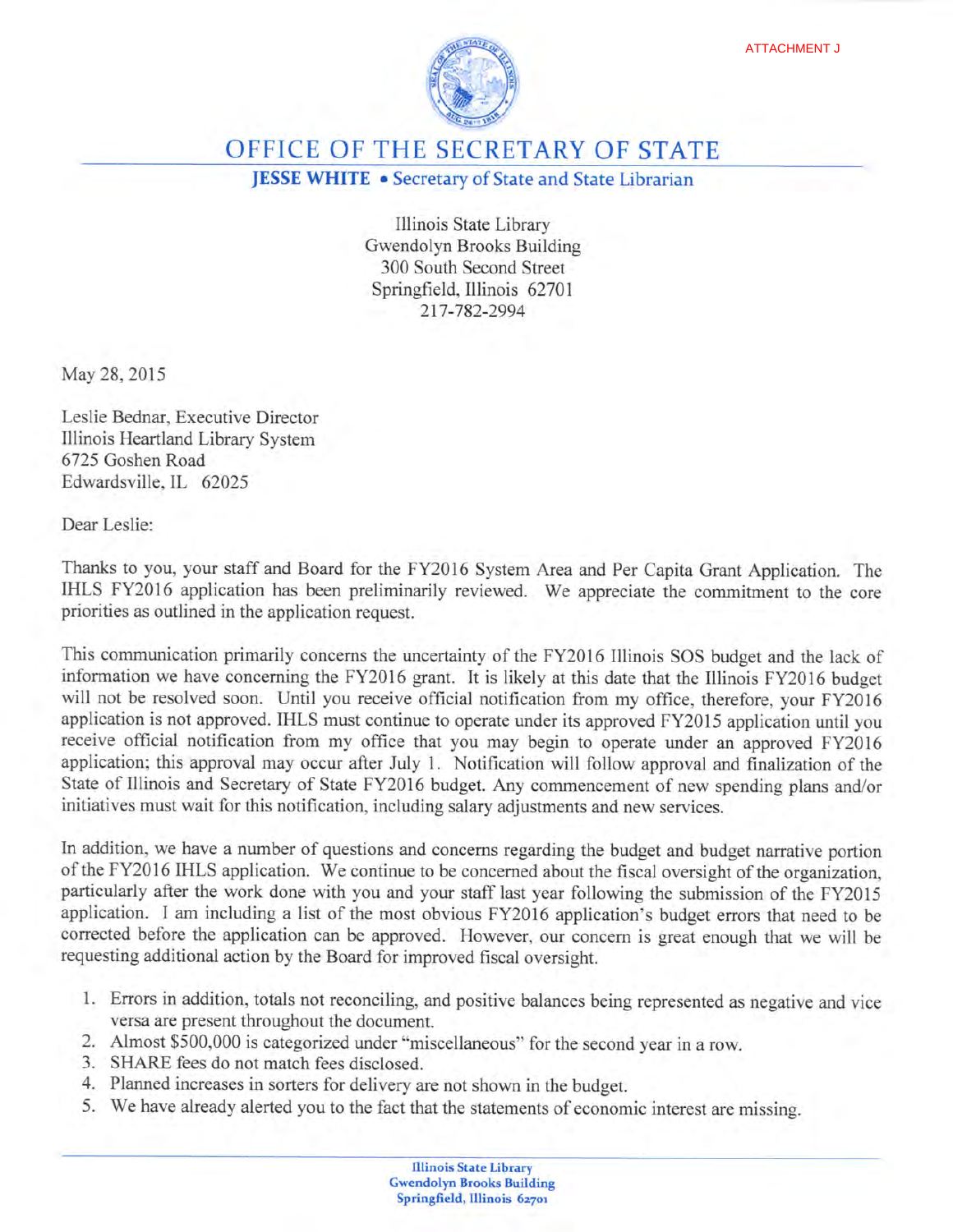6. The budget for SHARE was included twice, while the most important overall budget document was omitted. Also, the budget narrative excluded any narrative explaining components of the special reserve and other funds which account for more than 50% of the total budget.

Leslie, please contact my office as soon as possible to set up an appointment, with you and James, for an indepth review with my staff.

 $\sin$ <sub>c</sub>erely Anne Craig

Xc: James Matthews, Board President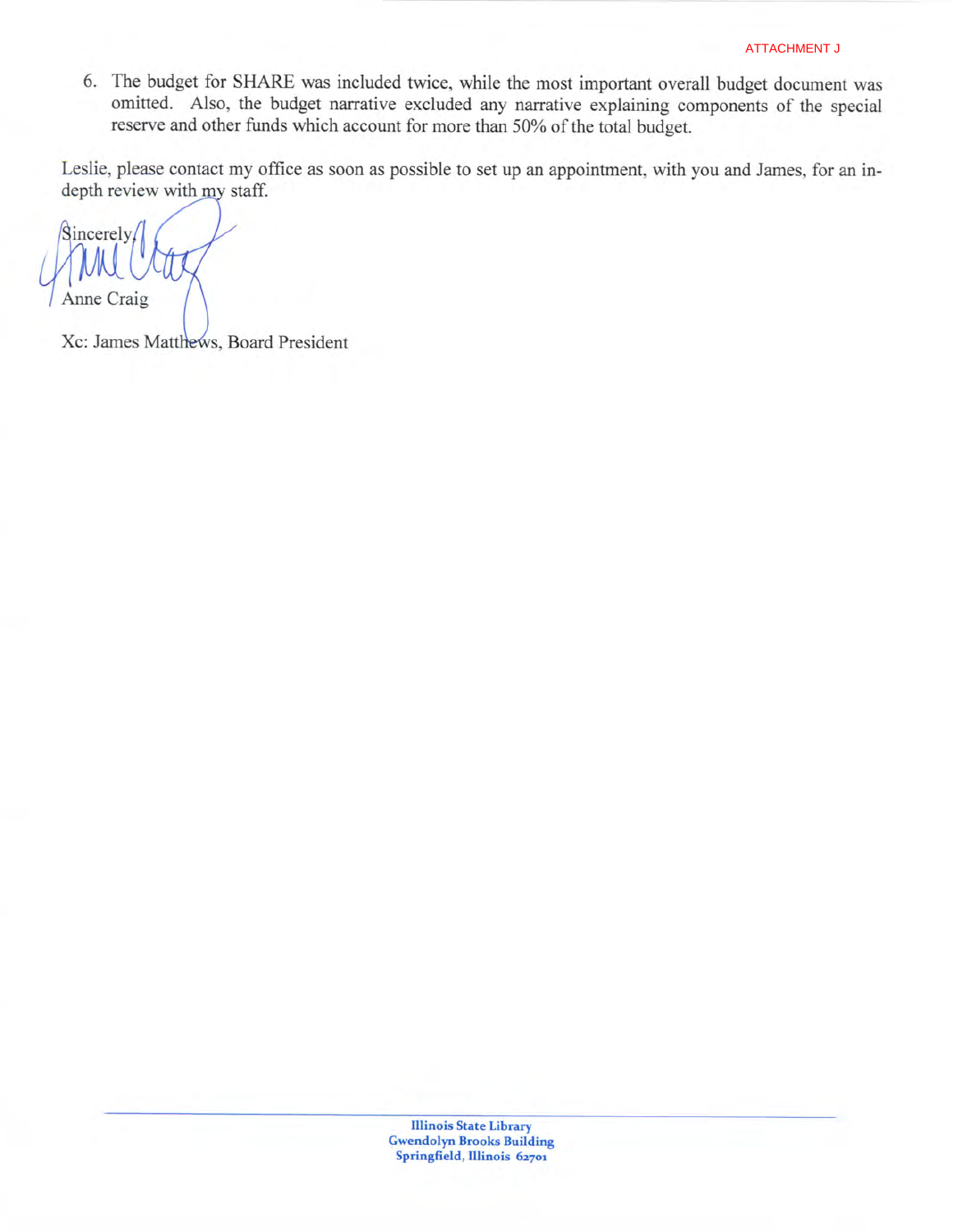

June 9, 2015

Anne Craig, Director **Illinois State Library** 300 South Second Street Springfield, IL 62701-1796

Dear Anne.

Thank you for your correspondence of May 28, 2015, regarding questions about our FY2016 System Area and Per Capita Grant application. In preparation for our meeting tomorrow morning, I have evaluated our FY2016 SAPG Application, focusing on the areas addressed in your letter. The additional information shared by you and your staff on May 29 was helpful and I look forward to the application review. For simplicity, the concerns and my reply follow your original order.

## *ISL: Errors in addition, totals not reconciling, and positive balances being represented as negative and vice versa are present throughout the document.*

IHLS: In our phone conversation, your colleagues mentioned two specific points: errors in personnel expenditures (salary only) in 2.a System FY2016 Annual Operating Budget as compared to 4.1 Exhibit 1a Employee by Position; and 2.b FY2016 SHARE Fund Budget Presentation and 2.c FY2016 General Fund Budget Presentation, which comprise our budget narratives. Based on our phone conversation I believe the discrepancies you and your staff discovered are due to:

- Errors in personnel expenditures in the two noted documents appear to be from the omission of two grant projects from the special revenue fund in the Budget. At the time we submitted our application, the FY2016 Cataloging Maintenance Center (CMC) and OCLC Billing Grants were not submitted. My understanding was that the Budget should include only those grant projects which had been submitted for FY2016. The Employee by Position table does include staff in those grants as they are current staff members we anticipate will be with IHLS in FY2016. The grant projects excluded from the Budget are listed in the cover letter, however we did not specify the anticipated differences by category.
- In the General and SHARE budget narratives, Variance states a comparison by budget category of FY2016 to FY2015 (dollar amount and percentage). An increase in revenues from FY2015 to FY2016 is indicated as a positive number in Column I, which results in a positive budget impact. A decrease in revenues from FY2015 to FY2016 is indicated as a negative number in Column I.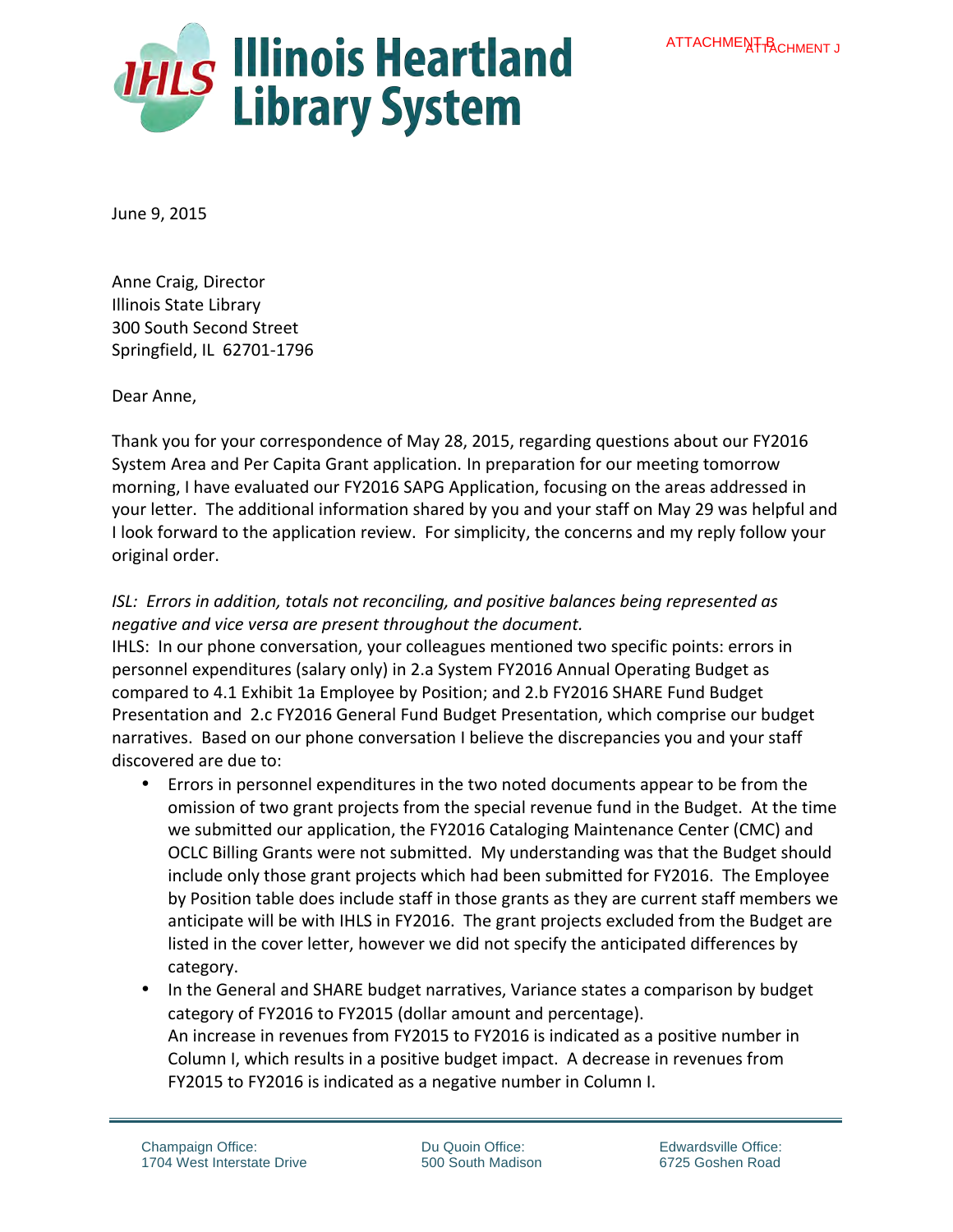An increase in an expense in FY2016 compared to FY2015 is shown as a negative number. On the other hand, a decrease in an FY2016 expense compared to FY2015 is shown as a positive number.

IHLS regrets the omission of comparison logic as a key to the budget narratives.

## *ISL: Almost \$500,000 is categorized under "miscellaneous" for the second year in a row.* IHLS: We were instructed to utilize the Miscellaneous expenditure line item in 2.a Annual Operating Budget for transfers between funds:

- In the General Fund column, \$350,000 of the total \$353,500 represents the transfer to SHARE to directly support resource sharing projects. This is not reflected verbatim in our General Fund Budget Narrative as we have an expenditure line item for Transfers to Other Funds.
- In the Proprietary Fund column, \$142,500 represents SHARE's annual transfer from its operating fund to its reserve fund. Our SHARE Fund Budget Narrative includes this activity in the Transfers to Other Funds line item.
- Is it possible to add a category to your budget form that more adequately describes transfers to other funds?

## **ISL:** SHARE fees do not match fees disclosed.

IHLS: On May 29 you and your staff shared the concern that the SHARE Fees and in particular the SHARE Module Fee in our SHARE Budget Narrative did not match the fees listed in 3.2 Plan of Service Proposed Fees. There was an additional question regarding the components of the SHARE Module Fee, and both questions are answered below:

- The total fee included in fees table represents our best estimate of maximum usage by members of these modules/services for the year—with special consideration given to the many new SHARE members that are just now going live with the Polaris database. However when building the SHARE budget we chose a more conservative approach with a modest projected increase based on FY2015.
- The additional Module fees are Polaris ILS modules some libraries have chosen to implement-Acquisitions, Course Reserves, Debt Collection Integration, EDI Interface, Outreach and Telephone Notification. This fee also includes SAM and PC Reservation annual maintenance and SIP2 license fees.

## **ISL:** Planned increases in sorters for delivery are not shown in the budget.

IHLS: We reference adding a second shift of sorters as an activity in 3.1 Plan of Service. This statement was not very clear and I regret the omission. Our internal discussions regarding improving delivery effectiveness and efficiency involve transitioning to longer routes with fewer vehicles on the road each day. When the delivery drivers return to the hub, a second shift would process the sorting so the tubs are ready to go out the next day. We envision the "sorters" would in fact be some of our current drivers whose hours were reduced due to longer routes and fewer vehicles out each day and/or those drivers who prefer the sorting component of their job over the delivery component. We did not budget for additional staff to fill the sorter role, nor did we budget for any additional driver hours. Our expectation is that total delivery driver hours would remain constant.

*ISL:* We have already alerted you to the fact that the statements of economic interest are *missing.*